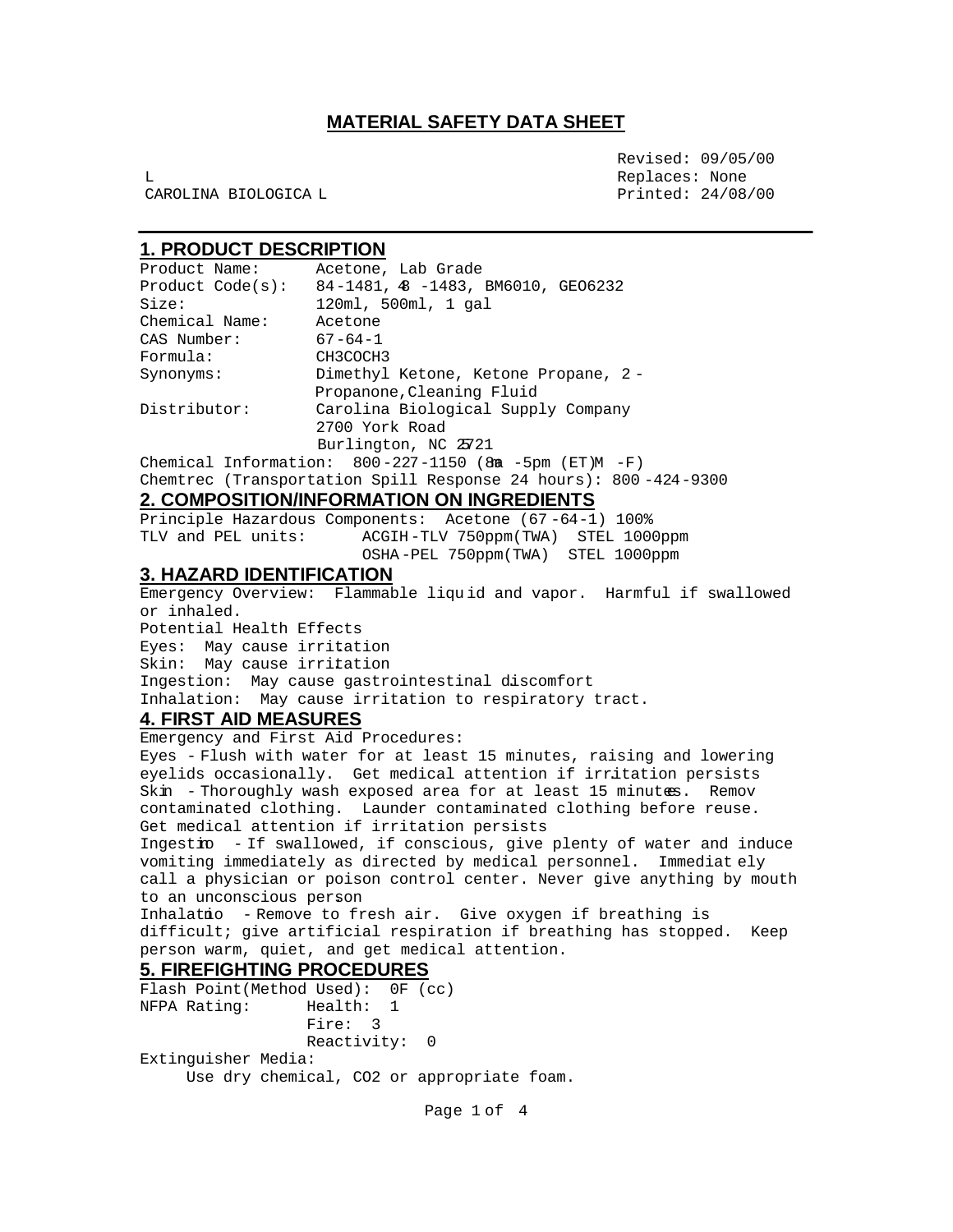Revised: 09/05/00 L Replaces: None CAROLINA BIOLOGICA L Printed: 24/08/00

Flammable Limits in Air % by Volume: 2.6 LEL 12.8 UEL Autoignition Temperature: 869F

Special Firefighting Procedures: Firefighters should wear full protective equipment and NIOSH approved self -contained breathing apparatus.

Unusual Fire and Explosio Hazards: Vapor may travel distances to ignition sources.

### **6. SPILL OR LEAK PROCEDURES**

Steps to be Taken in Case Material is Released or Spilled: Ventilate area of spill. Eliminate all sources of ignition. Remove all mo -essential personnel from area. Cle an-up personnel should wear proper protective equipment and clothing. Absorb material with suitable absorbent and containerize for disposal.

#### **7. SPECIAL PRECAUTIONS**

Precautions to be Taken in Handling or Storing: Store in a tightly closed container in a cool place. Keep away from ignition sources. Other Precautions: Retained residue may make empty containers hazardous.

#### **8. SPECIAL PROTECTION INFORMATION**

Respiratory Protection(Specify Type):

A NIOSH/MSHA chemical cartridge respirator should be worn i PEL or TLV is exceeded.

Ventilation:

 Local Exhaust: Preferred Mechanical(General): Accepted Special: No Other: No

Protective Gloves:

Rubber, Butyl or equivalent

Eye Protection:

 Splash proof chemical safety goggles should be worn at all times. Other Protective Clothing or Equipment:

Lab coat, eye wash, and safety shower.

## **9. PHYSICAL DATA**

```
Molecular Weight: 58.08
Melting Point -95C
Boiling Point: 56C
Vapor Pressure 181 at 20C
Vapor Density(Air=1): 2.0
Specific Gravity(H2O=1): 0.79
Percent Volatile by Volume: 100%
Evaporation Rate(BuAc=1): 14.4
Solubility in Water: Complete
Appearance and Odor: Clear, colorless liquid with a sweet odor.
```
#### **10. REACTIVITY DATA** Stab ility: Stable

Conditions to Avoid: Heat with ignition sources.

Page 2 of 4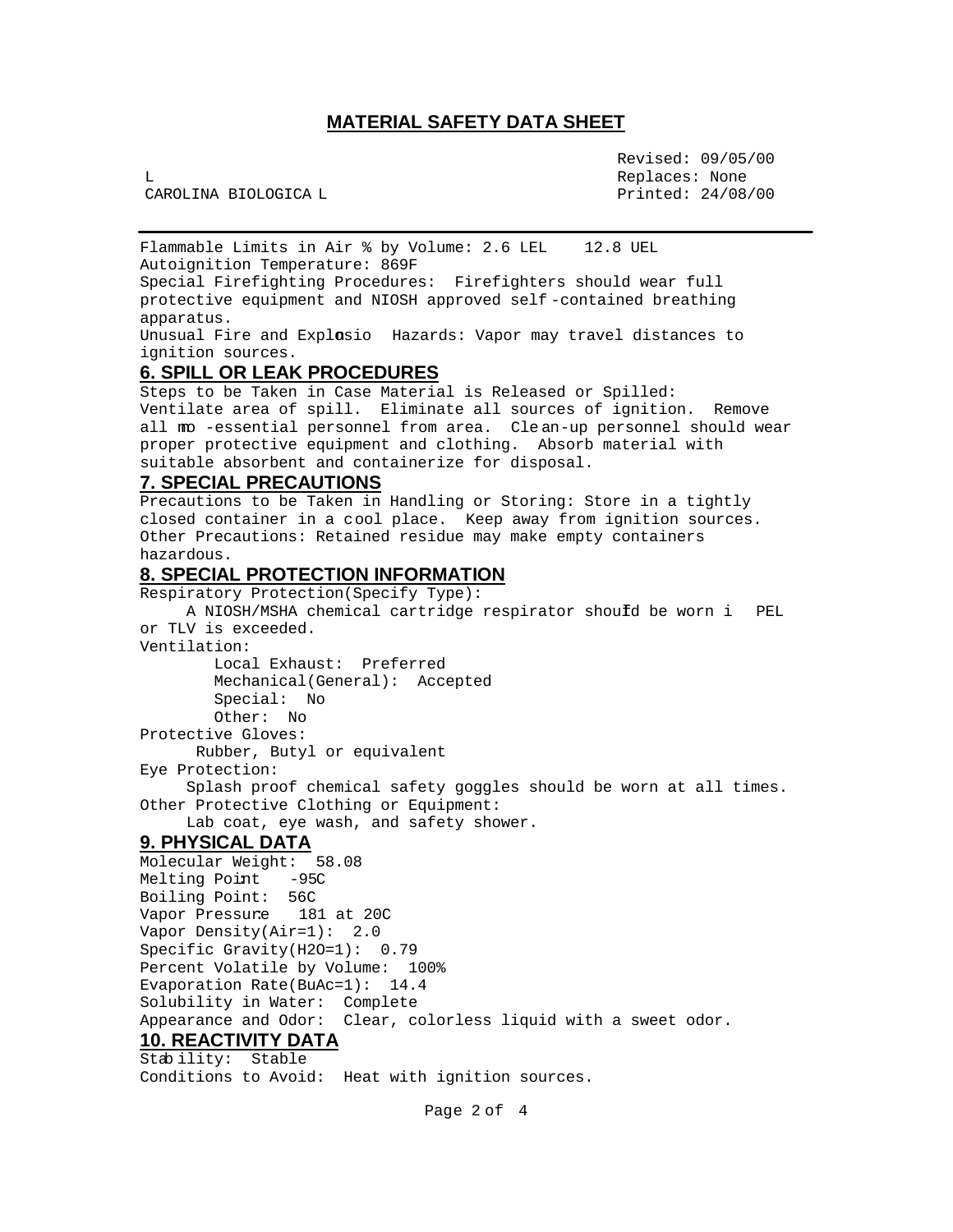Revised: 09/05/00 L Replaces: None CAROLINA BIOLOGICA L Printed: 24/08/00

Incompatibility(Materials to Avoid): Acids, oxidizers, Potassium t - Butoxide, Bromine, Chlorine. Hazardous Decomposition Products: COx Hazardous Polymerization: Will not occur **11. TOXICITY DATA** Toxicity Data: orl-rat LD50: 5,800mg/kg ihl-rat LClo: 16,000ppm/4H Effects of Overexposure: Acute: See section 3 Chronic: Mutation and reproductive data cited. Not listed as causing cancer by IARC, NTP, or OSHA. Conditions Aggravated by Overexposure: Respiratory, skin, and eye disorders. Target Organs: Respiratory system, eyes, skin, and CNS. Primary Rout (s) of Entry: Inhalation, Ingestion, eye and skin contact. **12. ECOLOGICAL DATA** EPA Waste Numbers: U002 **13. DISPOSAL INFORMATION** Waste Disposal Methods: Dispose in accordance with all applicable Federal, State and Local regulations Always contact a permitted waste disposer (TSD) to assure compliance. **14. TRANSPORT INFORMATION** Shipping Name: Acetone, 3, UN1090, II \*\*\*Consumer commodity/OR -D for 500 mL bottle.\*\*\* **15. REGULATORY INFORMATION** EPA TSCA Status: On TSCA Inventory Hazard Category for SAR Section 311/312 Reporting: Acute, Chronic SARA EHS Section 302 TPQ(lbs.) No SARA Section 313 Chemicals Name List: Chemical Category: Yes No CERCLA Section 103 RQ(lbs.): 5,000 RCRA Section 261.33: Yes **16. ADDITIONAL INFORMATION** The information provided in this Material Safety Data Sheet represents a compilation of data drawn directly from various sources available to us. Carolina Biological Supply makes no representation or guarantee as to the suitability of this information to a particular application of

the substance covered in the Material Safety Data Sheet. Any employer must carefully assess the applicability of any information contained herein in regards to the particular use to which the employe r puts the material.

Glossary

ACGIH.......American Conference of Governmental Industrial Hygienist